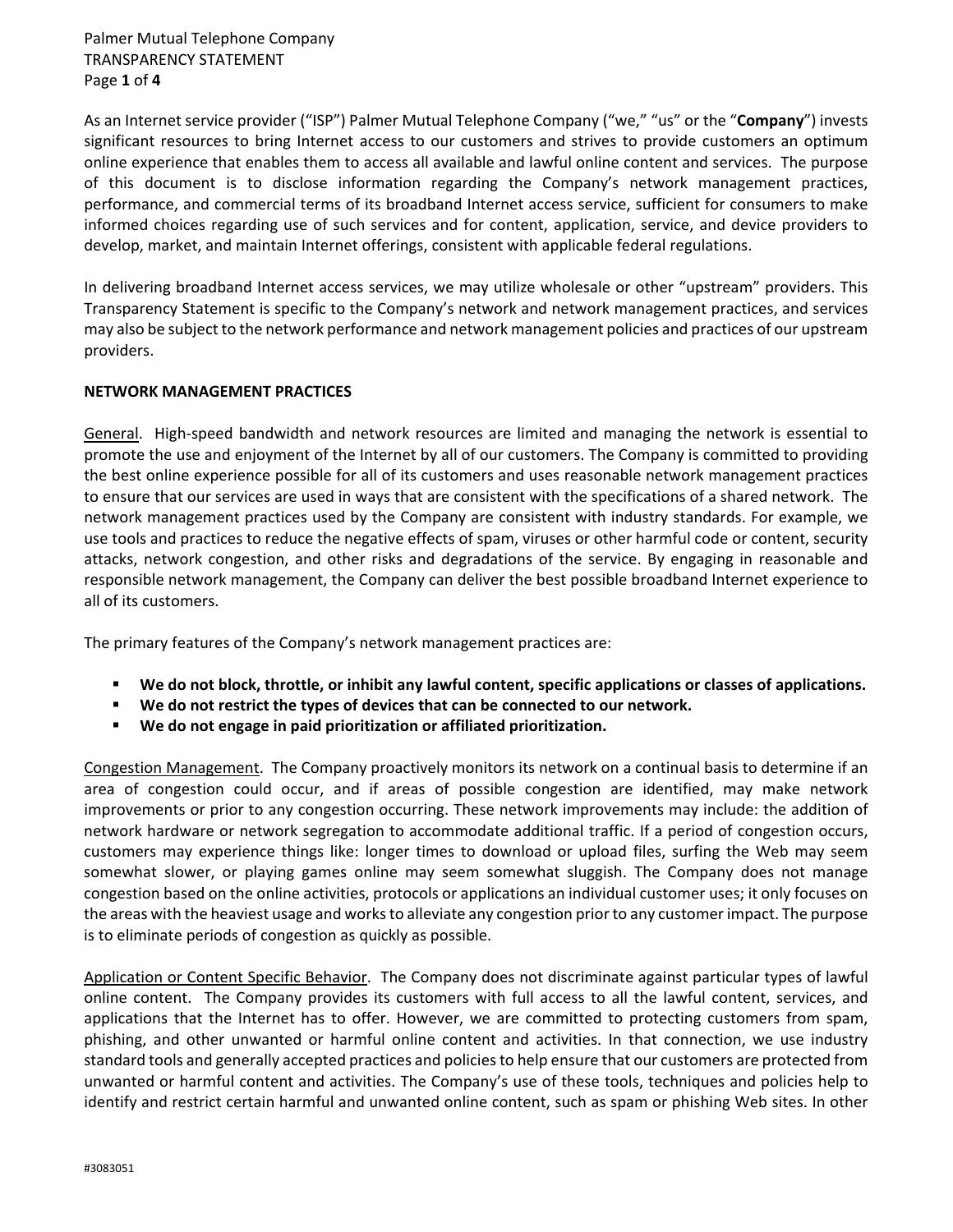cases, these tools, techniques and policies may permit customers to identify certain content that is not clearly harmful or unwanted, such as bulk email or Web sites with questionable security ratings and enable those customers to inspect the content further if they want to do so.

Device Attachments. The Company allows for customer owned equipment to be used on the network, so long as such devices do not interfere with the Company's network or our ability to provide the services. In any, case customer-owned devices are not supported or managed by the Company.

Security. The Company (directly or via upstream providers) employs a number of practices to help prevent unwanted communications such as spam as well as protect the security of our customers and network. These practices may include: limiting the number of login, SMTP, DNS, and DHCP transactions per minute (at levels far above "normal" rates) that customers can send to servers in order to protect them against Denial of Service (DoS) attacks and blocking ports that commonly used to send spam, launch malicious attacks, or steal a customer's information, (for example, SQL exploits and Microsoft communication protocol ports). We do not make detailed disclosures concerning these practices in order to better maintain the effectiveness of these defensive measures, which ensure that these critical services are available for all of our customers. In addition, The Company conducts several security initiatives, and offers security tools for our customers, such as DoS monitoring and virus scanning software.

## **SERVICE PERFORMANCE**

Service Technologies. The Company provides broadband Internet access utilizing fiber, coaxial, copper and wireless service technologies. Speed and other performance characteristics may vary based on service technology, and not all service technologies are available in all locations.

Advertised Speeds. The Company provides residential and business customers with a variety of high speed Internet service packages, including the service packages and performance tiers identified in "Commercial Terms" below. The Company advertises its speeds as "up to" a specific level based on the tier of service to which a customer subscribes, and engineers its network to ensure that its customers can enjoy the speeds to which they subscribe. However, the Company does not guarantee that a customer will actually achieve those speeds at all times. In the absence of purchasing an expensive, dedicated Internet connection, no ISP can guarantee a particular speed at all times to a customer.

Actual Speeds and Latency. The "actual" speed that a customer will experience while using the Internet depends upon a variety of conditions, many of which are beyond the control of any ISP. These conditions include:

- Performance of a customer's computer or device, including its age, processing capability, its operating system, the number of applications running simultaneously, and the presence of any adware and viruses. You should make sure you are running the most up-to-date operating system your computer or other Internet connected device can handle (with all available patches installed) to maximize your connection speeds.
- Type of connection between a customer's computer and modem. If there is a wireless router between your modem and your Internet connected device, the connection speed you experience can often be slower than direct connections into a router or modem, and depends on the model and configuration of the router that you use. Certain routers are able to pass data to your Internet connected device more quickly than others. Wireless connections also may be subject to greater fluctuations, interference and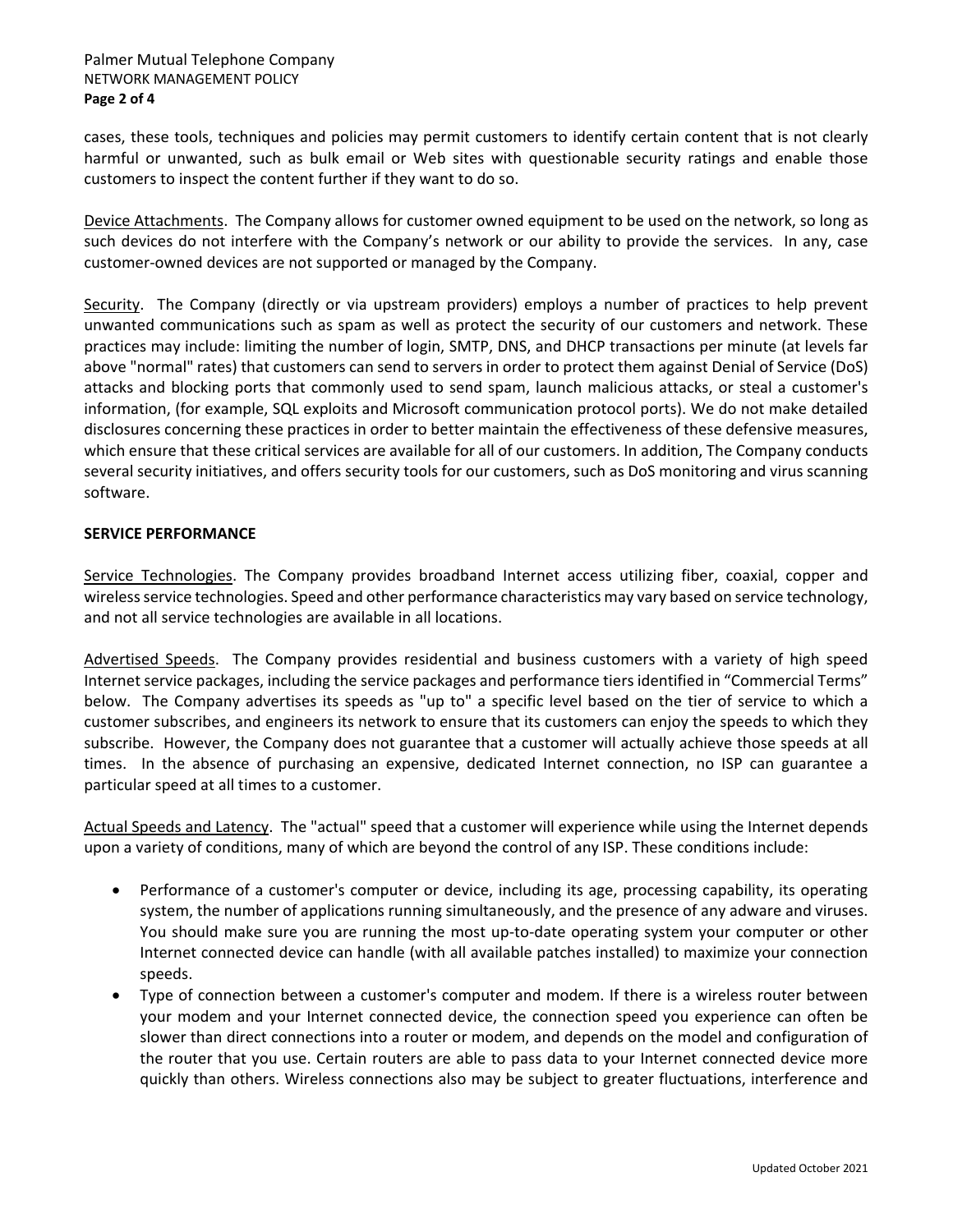congestion. Wireless modem connections used with higher speed tiers may be particularly impacted, as many wireless connections do not perform at the speeds delivered by these tiers.

- The distance packets travel (round trip time of packets) between a customer's computer and its final destination on the Internet, including the number and quality of the networks of various operators in the transmission path. The Internet is a "network of networks." A customer's connection may traverse the networks of multiple providers before reaching its destination, and the limitations of those networks will most likely affect the overall speed of that Internet connection.
- Congestion or high usage levels at the website or destination. If a large number of visitors are accessing a site or particular destination at the same time, your connection will be affected if the site or destination does not have sufficient capacity to serve all of the visitors efficiently.
- Gating of speeds or access by the website or destination. In order to control traffic or performance, many websites limit the speeds at which a visitor can download from their site. Those limitations will carry through to a customer's connection.
- The performance of modems or other equipment installed at your premises. Modem performance may degrade over time, and certain modems are not capable of handling higher speeds. Our highest speed services may be particularly impacted by computer and communications limitations. We encourage you to promptly contact customer service if you have any concerns about your modem performance or speed capabilities.

Real Time Applications. The Company offers a variety of service packages, with different speeds. For each of these packages, the Company utilizes service technologies with latency characteristics suitable for real-time applications such as voice communication or video streaming services.

Customer Speed Test. The Company offers its customers to the ability to test the speeds that they are receiving on the Company's network from the customer's computer to a test site on the Company's network. Simply go to the speed test site for your service location to test your connection at: [http://speedtest.ncn.net/.](http://speedtest.ncn.net/) Please note that this and other commercially available speed tests are dependent on several of the factors outlined above, especially the customer's own Wi-Fi network. Therefore, these tests do not necessarily reflect the performance of the Company's network alone.

## **COMMERCIAL TERMS**

Service Packages. The Company offers a variety of service packages, which include pricing for Internet services that vary depending upon the plan and whether the services are bundled with one or more of our other service offerings. Please see below for monthly pricing information for our currently available service packages:

| Internet plans: | Upload   | Download | <b>Price</b>          |
|-----------------|----------|----------|-----------------------|
|                 | 25 Mbps  | 25 Mbps  | \$34.95/month         |
|                 | 50 Mbps  | 50 Mbps  | \$44.95/month         |
|                 | 75 Mbps  | 75 Mbps  | \$79.95/month         |
|                 | 100 Mbps | 100 Mbps | \$89.95/month         |
|                 | 50 Mbps  | 50 Mbps  | \$79.95(Data Only)/Mn |